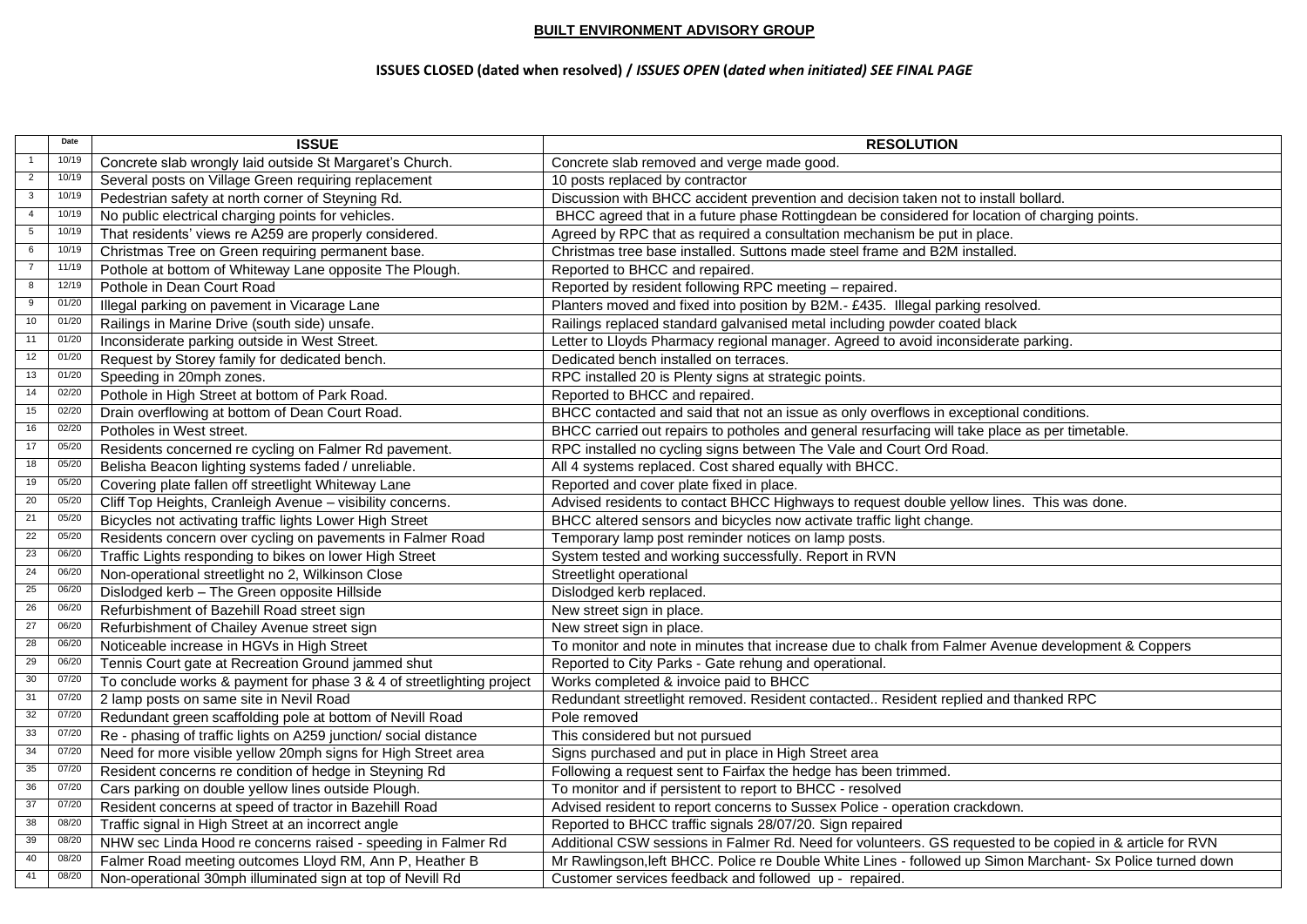| 42 | 08/20 | Non-operational crossing beacon on traffic island top Nevill Rd      | Reference FS176576502. Customer services feedback - repaired.                                                     |
|----|-------|----------------------------------------------------------------------|-------------------------------------------------------------------------------------------------------------------|
| 43 | 08/20 | Defibrillator checking system by RPC & First Responders              | RPC check batteries for lock bi monthly & First Responders Defib 6 monthly. New pads installed                    |
| 44 | 08/20 | Weeds & foliage growing on pavements hazardous for pedestrians       | BHCC team of 8, manually clearing pavements (no pesticides) weed clearing moves to leaf clearing Oct.             |
| 45 | 08/20 | Controlled barrier to be put in place in Whiteway Lane school times  | To monitor 8.30-9.10am 2.30-3.10pm - system working effectively                                                   |
| 46 | 09/20 | Concerns raised by resident concerning the Falmer Road surface       | Resurfacing Woodingdean & Ovingdean works completed & Ov to Rottingdean 2021 budget allowing                      |
| 47 | 09/20 | Concerns re vehicle use through Whipping Post Lane                   | Met residents to clarify their concerns and advise. Decision made to consider further if necessary                |
| 48 | 09/20 | Manhole cover High St (Parish Rooms) repair - resident report        | Acknowledged resident's photo on Facebook, reported to Highways -. Cover replaced.                                |
| 49 | 09/20 | Drain in High St outside Snooker hall intermittently dislodged       | Reported to BHCC, acknowledged with reference number and repaired with drain cemented in place                    |
| 50 | 09/20 | Resident concerns re cliff top cycle path to Marina                  | GS contacted resident and gave her a contact at BHCC. Requested resident to update RPC                            |
| 51 | 09/20 | Resident concerns re cyclists on pavement Falmer Rd/Burns Vale       | No cycling signs & reminder in Aug RVN. End of shared space sign in place                                         |
| 52 | 10/20 | Resident concerns re debris in Steyning Rd in abandoned bike         | abandoned.vehicles@brighton-hove.gov.uk to remove bicycle- reminder - subsequently removed.                       |
| 53 | 10/20 | Resident contacted RPC as without bins since ordering Oct 2020       | Contacted Cityclean - delivery agreed. Resident confirmed bins delivered                                          |
| 54 | 10/20 | 2 bollards uprooted in Steyning Road just east of Highbury House     | Reported to BHCC Highways - . Bollards reinstated                                                                 |
| 55 | 10/20 | Street sign requiring replacement 'The Green'                        | Reported to BHCC Street names -. New sign in place                                                                |
| 56 | 10/20 | Residents concerns re electric scooters on pavements and roads       | Illegal unless rented PCSOs are taking approach of informing and educating owners - not a policing priority       |
| 57 | 10/20 | 20mph reminder sign The Green near Bazehill Road needing repair      | Sign repaired and in place                                                                                        |
| 58 | 10/20 | 20mph reminder sign High Street needing repair                       | Sign repaired and in place                                                                                        |
| 59 | 10/20 | Resident contacted RPC re works vans parking on verge Falmer Rd      | Checked site and subsequently contacted firm who apologised and gave assurance that this would not reoccur        |
| 60 | 10/20 | End of bus lane sign dislodged - A259 near Nevill Rd entrance        | Reported on BHCC road sign form. Reference FS42961621 sign then removed                                           |
| 61 | 11/20 | Large campervan parked on 'The Green' possibly abandoned             | MOT and Tax in date so judged no action to take. However abandoned vehicle notice issued 6/11 clarified BHCC      |
| 62 | 11/20 | Hedge overhanging pavement - Falmer Rd - visibility issue            | RPC sent letter on Asked to comply . Residents employed contractor to cut hedge.                                  |
| 63 | 11/20 | Resident questioned costings & rationale re Marine Dv railings       | Correspondence with resident including RPC seeking clarification with BHCC.(cross ref BEAG resolved No.10)        |
| 64 | 11/20 | Transport for Eng - A259 E'Bourne to Btn as development priority     | To monitor discussions and consultations with the focus on how any development might impact on Rottingdean        |
| 65 | 11/20 | Resident's request for no cycling signs on Falmer Road pavements     | Reply stating action taken on shared space sign, temporary signs, publicity in Village News & liaison with PCSO   |
| 66 | 12/20 | Pothole, The Green outside The Lounge Club                           | Reported to BHCC Highways Reference FS266446048 Pothole repaired.                                                 |
| 67 | 12/20 | BHCC TPO to alter double yellow lines in Steyning Rd for St A entry  | BEAG recommends that this adjustment is understandable and reasonable.                                            |
| 68 | 12/20 | Christmas tree to be installed on the Village Green                  | Voipfone sponsored tree costing £200. Grateful for those who assisted during a difficult time. Letters sent.      |
| 69 | 12/20 | Cracks in Hog Plat extension allotment wall - repairs required 05/19 | Initiated 10/20 user concerns re non communication & shed destruction. Users took issue to Ward Councillor        |
| 70 | 12/20 | Local resident wishing to adopt existing bench in memory of pet cat  | Replied & contacted BHCC re policy. 12/20 BHCC replied yes to pets but not to adopting an existing bench.         |
| 71 | 12/20 | Issues over parking due to extra Sunday League matches on Rec        | RFC concerned that 3 out of area teams using Rec. Head City Parks aware. - resolved.                              |
| 72 | 12/20 | Large Road sign over pavement on A259 slipped below head height      | Urgent report and photo sent to BHCC Highways. In interim RPC attached warning sign. BHCC repaired same day.      |
| 73 | 12/20 | Damaged road sign on corner of Dean Court Rd & Lustrells Road        | Reported to BHCC highways 9/12/20 reference FS282098425. Repaired.                                                |
| 74 | 01/21 | Large pothole at High Street end of Steyning Road 17/1/21 Facebook   | Reported - Reference PL104972. Originally 104994 - repaired                                                       |
| 75 | 02/21 | Non-operational flashing 30mph warning sign in Falmer Road           | 9/19 FS144202010. J.E at BHCC & 10/20 JE To ETS Chair 6/11 - Hd Traffic Management - repaired - operational       |
| 76 | 02/21 | Very poor condition of western end of West Street cracks, potholes   | BHCC 09/20 ref FS253438038. potholes/resurface post Tesco - Affected area resurfaced.                             |
| 77 | 02/21 | Storm drain at bottom of Dean Ct Rd dislodged and overflows          | Contacted BHCC requesting preventative measures are put in place. Significant works carried out- resolved         |
| 78 | 02/21 | Resident reported Vehicle parked persistently in a restricted zone   | Advised resident to contact BHCC parking team.Resident did so, vehicle removed, thanked RPC for their assistance. |
| 79 | 03/21 | 2019 RPC requested electrical vehicle charge point in parish         | 12/20 7Kw fast charging point installed in Marine cliffs car park. Location identified on Zap Map.                |
| 80 | 03/21 | Dedicate a bench enquiry from relation residing in the USA           | 09/20 Information concerning how to apply for a dedicated bench forwarded with covering letter. BHCC informed     |
| 81 | 03/21 | Dedicated bench in memory of Kay James                               | Relation completed application form and GS liaised with relative and BHCC                                         |
| 82 | 03/21 | Kerb edging outside 'Coppers' development to replace on completion   | CIIr BT had conversation with site manager who gave assurance that kerb edging would be replaced on completion    |
| 83 | 04/21 | Hedge significantly overhanging pavement - The Green                 | RPC letter July 9 <sup>th</sup> . Referred to BHCC - RPC follow up to BHCC - Hedge cut back.                      |
| 84 | 04/21 | Jubilee sign at bottom end of Bazehill Road requires refurbishing    | RPC agreed budget of up to £350. Work allocated to contractor .removed -. Reinstated - on Village News cover      |
| 85 | 04/21 | Resident reported hazardous paving slab end of Dean Court Road       | Reported to BHCC. Reference PL102913 BHCC contacted BT & positioned a fence. Removed and safe.                    |
| 86 | 04/21 | Dangerous short metal obstruction in Park Road                       | Reported highways ref PL103775 & Ref PL104048 Red cover - Removed and checked for safety                          |
| 87 | 04/21 | Require no right turn markings on road at eastern end of West Street | Discussed at January 2021 ETO meeting & GS liaised with Highways. .Completed-' Left turn only'                    |
| 88 | 04/21 | Zebra crossing adjacent to bowling club requires repainting          | Reported to BHCC Reference PL106554. Confirmed that would be actioned. Works completed                            |
| 89 | 04/21 | Following temporary repair requested West Street full resurface      | BHCC Highways completed work                                                                                      |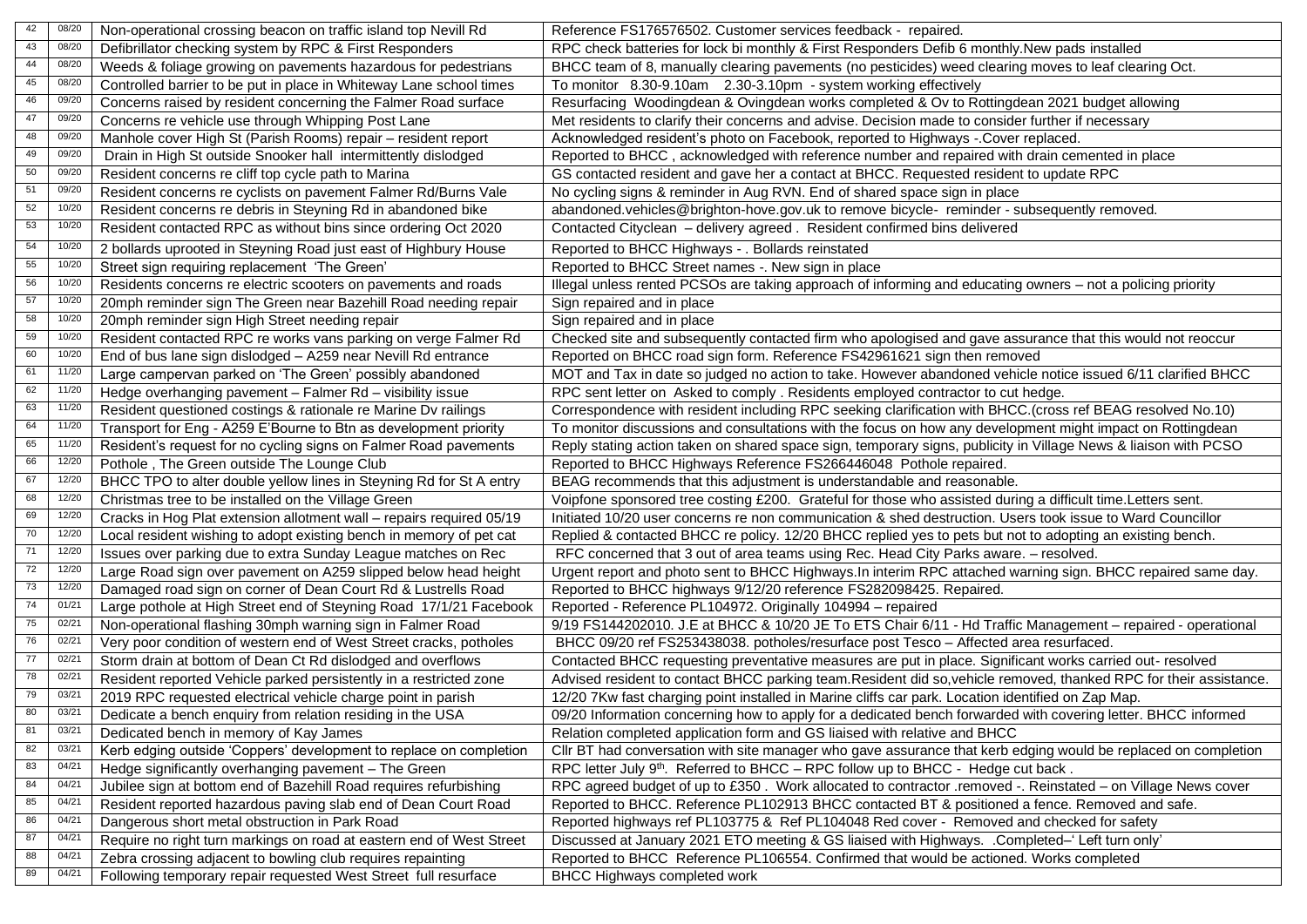| 90                | 04/21    | West Street car park requires resurfacing to link with West Street work  | <b>BHCC Highways completed work</b>                                                                                         |
|-------------------|----------|--------------------------------------------------------------------------|-----------------------------------------------------------------------------------------------------------------------------|
| 91                | 04/21    | Further cutting required to hedge in Falmer Road                         | Following up on previous hedge trimming work to ensure that pavement is fully accessible. Works completed                   |
| 92                | 04/21    | Resident concerned at NP webinar over speeding in Newlands Road          | Checked that original signs in place and put up two further signs                                                           |
| 93                | $04/2^7$ | Resident reported over hanging branches Marine CPark to shops            | To visit site and consider if action needs to be taken - no action necessary at present                                     |
| 94                | $04/2^7$ | Advertising hoarding on railings at A259/High Street junction            | Reported . Reference 312237597 Received ENF2021/00086 8/3/21 Enforcement contacted firm - removed                           |
| $95\,$            | $04/2^7$ | Review car parking in area between West Street and Golden Square         | Discussed at BEAG  access judged to be sufficient but to monitor                                                            |
| $96\,$            | 04/21    | Sharp protruding fixings left when bench in Kipling Gardens removed      | Reported to Bench team. Acknowledged that they would be removed. Removed                                                    |
| 97                | 04/21    | Invite for RPC to join Active & Inclusive Travel Forum.                  | Cllr Sheppard attended first meeting March (quarterly) Reported back to BEAG members and RPC. Next July 7th                 |
| 98                | 04/21    | To clarify situation with 'School Streets' in Whiteway Lane              | Headteacher as lack of volunteers School Streets system abandoned but parents respecting not using cars in Lane             |
| 99                | 04/2     | Black plastic covering school street sign in Whiteway Lane               | School street sign removed.                                                                                                 |
| 100               | 04/21    | Sharp remains of waste bin on village green                              | Reported to BHCC to request its removal. Removed . Thanked team.                                                            |
| 101               | $04/2^7$ | Christmas tree on village green to be removed.                           | Christmas tree on village green removed.                                                                                    |
| 102               | 04/21    | Christmas tree outlets need replacement coverings                        | Rubber artificial grass slabs purchased to cover both socket outlet and tree fixing.                                        |
| 103               | 04/21    | Non-operational VI alert cone on A259 junction south east                | Reported to BHCC reference FS177412615 KL followed up - repaired and tested                                                 |
| 104               | 04/21    | Dedicated bench on cliff opposite Chailey Ave with seat missing          | 9/20 photo to dedicated bench team re condition of bench. Follow up - removed.                                              |
| 105               | 04/21    | Report of RTA (27/08 6pm) at junction of Nevill Rd & A259                | Contacted BHCC accident investigator ensure that aware of accident. Followed up 12/20.                                      |
| $\frac{106}{2}$   | 04/21    | Yellow hatching at southern end of High Street requires repainting       | Discussed at ETO meeting - RPC followed up and work carried out                                                             |
| 107               | 04/21    | Markings on High Street at bottom of Park Road requires repainting       | Discussed at ETO meeting - . RPC followed up and work carried out                                                           |
| 108               | $04/2^7$ | Zebra crossing in High Street requires repainting                        | Added to West Street works but not carried out. RPC followed up and work carried out                                        |
| 109               | 04/21    | Potholes The Green at entrance from North to one way system              | BHCC aware and marked for repair - to monitor - repaired                                                                    |
| 110               | 04/21    | Markings on High street at bottom of Steyning Road needs repainting      | RPC requested repainting as part of other works. Completed                                                                  |
| 111               | 04/21    | Speed humps around one way system need repainting                        | RPC requested repainting as part of other works. Completed                                                                  |
| 112               | 04/21    | Hedging overhanging boundary in Meadow Close                             | Have established contact and initial letter asking for hedge to be cut back to boundary Resident cut back                   |
| 113               | 04/21    | Poor condition of bollard on island at southern end of High Street       | Reported via BHCC road sign template ref FS251439061. Collapsed re-reported & replaced                                      |
| $\frac{114}{114}$ | 04/2     | Footway on corner of Falmer Rd & The Rotyngs to be checked               | Reported to BHCC explaining that a resident has recently significantly cut back their boundary hedge PL113116               |
| $\overline{115}$  | 04/21    | Traffic Counter A259/ Chailey Avenue ATC614 out of action                | Reported to Highways/traffic counters                                                                                       |
| 116               | 04/21    | Road sign on traffic island High Street junction corroded & fallen over  | Reported to BHCC - - ref PL115822 - new sign in place                                                                       |
| 117               | 04/21    | Give way road markings going south The Green very faded                  | Reported to BHCC - as part of the High Street road markings - Repainted                                                     |
| 118               | 04/21    | In Bloom requested additional fixings on lamp posts - hanging baskets    | RPC would have no objection once agreement was given from the BHCC streetlighting team - contacted testing firm             |
| 119               | 04/21    | Water leak at bottom of Steyning Road.                                   | Reported by RPC Repairs carried out and completed                                                                           |
| 120               | 04/21    | Large private refuse bin on pavement at bottom of Nevill Rd              | BHCC FS253442874- RPC letter Liaison with pavement licences team - removed off footpath                                     |
| 121               | $04/2^7$ | New road sign on traffic island at High Street junction demolished       | Reported to BHCC signage team - Sign replaced.                                                                              |
| $\overline{122}$  | 04/21    | Dedicated bench in memory of Sally & Gerry Prince in Rec Ground          | Liaised with relations & dedicated bench team re plaque, bench design & location. Installed - cover Village News            |
| 123               | 06/21    | Consideration for installation of bike racks in front of sorting office. | Letter to landowners requesting permission to install bike rack - being considered - refused.                               |
| 124               | 06/21    | Resident raised concerns re shop displays impacting on footways          | Requested clarification from BHCC street licencing - received - to BEAG meeting & RPC. Resident informed                    |
| $\overline{125}$  | 06/21    | Resident letter re concern that drivers speed in Newlands Road           | Replied explaining that more 20 is plenty signs have been put up and offering to meet to discuss further                    |
| 126               | 06/21    | Resident letter re their views concerning the Experimental traffic order | Replied explaining the present status of the ETO and that air quality data will be published on website                     |
| 127               | 06/21    | Plough landlord offered to place 4-6 picnic tables near pond on green    | BEAG discussed & decided unsuitable for this location. RHS agreed. RPC agreed. Owner informed.                              |
| 128               | 06/21    | Residents reported inoperative streetlight - Meadow Close number 7       | Reported to BHCC Asked if could be prioritised as residents are elderly and impacts on access - repaired.                   |
| 129               | 06/21    | Resident in Bazehill Rd concerned about pothole outside their home       | Reported to BHCC 24/03/21 reference PL112807 & notified resident - repair completed                                         |
| 130               | 06/21    | Significant fly posting by one offender on railings at A259 junction.    | Reported - June 17th to BHCC (Adverts - The Berlin Circus) Adverts removed                                                  |
| $\overline{131}$  | 07/21    | Suggestion that RPC should install a flagpole on the Village Green       | CAG to investigate and cost for flagpole on Lower High Street                                                               |
| 132               | 07/21    | In Bloom - brackets 3 lamp posts N &NW Kipling Gdns & Village Hall       | Discussed with BHCC streetlighting manager. Agreed with In Bloom that need to await installation of new posts               |
| $\overline{133}$  | 07/21    | Twitten Steyning Lane-A259  hedge overgrown & fencing broken             | Cllr Levins liaised with site manager. Hedge trimmed, fencing repaired                                                      |
| 135               | 07/21    | Residents in The Rotyngs/Burns V contacted RPC re boundary walls         | Cllrs met with residents to clarify issue & to give advice. Signposted to BHCC Highways.                                    |
| 136               | 07/21    | To raise awareness of Ultra Low Emission Zone within B & H.              | To raise awareness by publicising on website and in Village News                                                            |
| 137               | 07/21    | To establish on going link with PCSO to focus on BEAG issues             | Cllr Levins met with PCSO Harry Scott - June - discussed use of cycles & electric scooters& parking at Lloyds               |
| 138               | 07/21    | '20 is plenty' advisory sign missing from lamp post opp bowling green    | New '20 is plenty' sign attached to lamp post                                                                               |
| 139               | 07/21    | First responders reported defibrillator cabinet keypad is inoperative    | 7/6/21 RPC purchased cabinet -polycarbonate - installed July 28 <sup>th</sup> met first responder on site - SECAmb notified |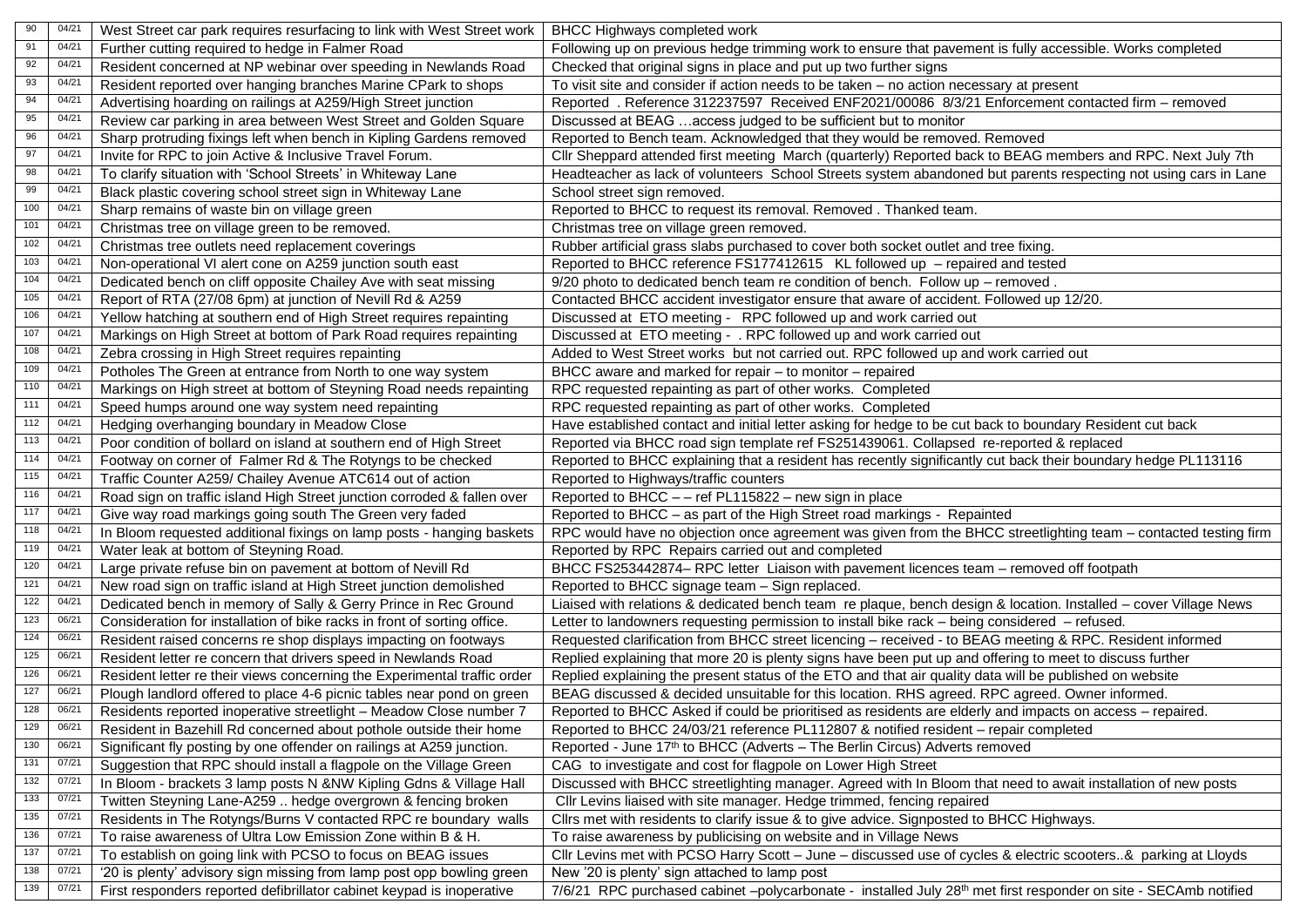| 140              | 07/21 | Accumulation of abandoned bikes at West Street car park cycle rack          | Photo 27/04/21 monitor for one week. Reported to BHCC abandoned bikes 7/6/21 Bikes removed 08/21                             |
|------------------|-------|-----------------------------------------------------------------------------|------------------------------------------------------------------------------------------------------------------------------|
| 141              | 07/21 | Resident requested a disabled bay in Recreation Ground car park             | Discussed further with resident and to explain that this would not be possible as there are not any markings                 |
| $\frac{1}{142}$  | 07/21 | Pothole at entrance to one way system going south - The Green               | Reported to Highways 05/21 Ref PL130358.- Highways Manager confirmed work to be actioned. Repaired July '21                  |
| $\overline{143}$ | 07/21 | Bin -WhitewayLane/ School entrance used for disposal of dog waste           | Request to BHCC City Clean asking for bin to be removed - bin removed July '21 - Headteacher thanked RPC                     |
| $144$            | 07/21 | Two residents in Challoners Mews requested white line at entry              | Visited site and discussed vehicles occasionally obstructing entry. BHCC agreed reinstatement. Installed July '21            |
| $\overline{145}$ | 07/21 | A resident reported that a drain edging in Dean Ct Rd was crumbling         | Reported to BHCC Highways 16/06/21 and informed resident. Repaired July '21. Resident thanked RPC                            |
| $\frac{146}{1}$  | 07/21 | Concern raised by resident re speed of vehicles in Rec access lane          | 5mph / child aware sign purchased by RPC and installed at entrance                                                           |
| 147              | 07/21 | Raise resident awareness re impact of Ultra Low Emission Zone               | Referenced in both the June RPC meeting minutes and the RPC article in the /Sept issue of the Village News                   |
| 148              | 07/21 | Red light out of action on traffic signals going south on High Street       | Contacted BHCC traffic signals July 15th 2021. Repaired July 15th 2021                                                       |
| 149              | 07/21 | Road sign at northern end of Newlands Rd twisted out of position            | Reported to BHCC road signs requesting that it be repositioned. Road sign re positioned 30/07                                |
| 150              | 07/21 | Check if 20mph variable road sign in Chailey Ave is official                | BEAG to observe and check with BHCC road signs. BHCC confirmed that sign is a temporary 6 week installment                   |
| 151              | 07/21 | To consider BEAG terms of reference in prep for RPC workshop                | Currently Highways, roads, paths, streetlighting, parking, access, road safety, air quality need for broader definition      |
| 152              | 07/21 | Rottingdean Women's Group closing-considering dedicated bench               | Provided Group costs & process. July '21 group opted for Gertrude Jekyll style flower bed in the Grange gardens              |
| 153              | 07/21 | Consideration to extend Falmer Road shared space south of the Vale          | On site resident/BHCC/RPC meeting.July 23rd '21. 3m width, funds via Sec 106                                                 |
| 154              | 07/21 | Request for pruning of tree in area in front of sorting office              | Letter sent to landowners 6/11/20 requesting permission to prune tree - 03/21 confirmed contractors to do work               |
| 155              | 07/21 | Attendance at second meeting of Active & Inclusive Travel Forum             | GS attended July meeting - bus accessibility, whose highway is it anyway? BHCC projects update. Next meet Nov                |
| 156              | 08/21 | Resident highlighted the need for drop down kerbs Rowan Way/Ely             | Request to BHCC Highway projects 21/04/21 - work completed also twitten 8-10 Rowan Way - August 31 <sup>st</sup> ?           |
| 157              | 08/21 | Concern raised by RPC re pedestrian safety in Rec access lane               | BHCC agreed to cut back foliage either side of lane for pedestrian safety - note 5mph sign previously installed              |
| 158              | 08/21 | Resident concern re parking in front of horse access gate Bazehill Rd       | Suggested that horse riders liaise with farmer asking if they can place a notice on gate re access required                  |
| 159              | 08/21 | Street sign at the east end of Romney Rd damaged & unclear                  | Reported to BHCC street signs requesting that it be repaired or replaced. New sign installed - 18/08/21                      |
| 160              | 08/21 | Anti social parking in front of Lloyds chemist continues to be an issue     | KL to liaise again with PCSO Scott. Also parking bays need redefining. LL write to Lloyds HQ Consider hatching               |
| 161              | 08/21 | A 20mph road sign at the western end of West St has sheared off             | Reported to BHCC road signs 30/07 . Sign removed August 2 <sup>nd</sup> . A new road sign installed - August 15th            |
| 162              | 08/21 | Missed road repainting Double yellow lines adjacent to The Denes            | Submitted request to BHCC road signage 08/21 Work completed August 18th                                                      |
| $\overline{163}$ | 08/21 | Frontage of Costa café requires sweeping and tidying                        | GS spoke to staff Aug 18 <sup>th</sup> re concerns  they said that they did regularly sweep area but would check. RiB liaise |
| 164              | 08/2  | Falmer Rd / Rowan Way Twitten requires management of vegetation             | Twitten has now been tidied and cut back.                                                                                    |
| 165              | 08/21 | Concern re speed of vehicles being driven along Newlands Road               | GS met on site with MN - Further 20 is Plenty signs put in place -Aug 16th - traffic calming see current issue 36            |
| 166              | 08/21 | Broken utility covering on footway at western end of Steyning Rd            | BHCC made aware and temporary safety cover put in place prior to full replacement 23/08/21                                   |
| 167              | 08/21 | To identify clutter to remove around all areas of the Parish                | Cllr Tunbull with Rottingdean Heritage eg Hooks west Street car park, Lamp standard on seafront ramp                         |
| 168              | 09/19 | Traffic management signage at Downs Hotel requires upgrading                | RPC corresponded directly with BHCC signs manager. Agreed design. Installed September 2021 Thanked BHCC                      |
| 169              | 0920  | Flint wall Lower High Street requires rebuilding. Barriers 02/20            | Highways 27/06 & seafront officer 08/07 etc Confirmed 05/21 - Civil Engineer & insurance claim - repaired Sept '21           |
| 170              | 09/2  | Stop signs on surface of Recreation Ground lane needs repainting            | Submitted request to BHCC road signage 08/21- Work to be actioned - Completed September 27th                                 |
| 171              | 09/2  | Significant vegetation on footways in Meadow Parade & Close                 | Reported to BHCC City Clean. Work completeted 10/09/21                                                                       |
| $\frac{1}{172}$  | 09/21 | Significant vegetation on footway at southern end of Newlands Road          | Reported to BHCC City Clean. Work completed 10/9/21                                                                          |
| 173              | 10/21 | BEAG to liaise with contractors power works / closure Steyning Road         | Liaised with contractors and publicised extent of closure on website and social media. Work completed on time.               |
| 174              | 10/21 | A significant number of red paving bricks need repairing/resetting          | Request to BHCC Confirmed June 21 that these works are imminent .10/21 works completed                                       |
| $\overline{175}$ | 11/21 | Settee pulled down off Beacon Hill & left in Recreation ground              | Football team moved off centre circle to safe position. Reported to City Clean / Enforcement - Removed 19/10                 |
| $\frac{176}{2}$  | 11/21 | A resident in Park Rd reported concerns re a large overhanging tree         | Developer awaiting BHCC permission to prune. Contacted BHCC. Pruning Aug but nesting issues. Completed 11/21                 |
| 177              | 11/21 | To clarify with BHCC Highways works to be carried out in Nevill Road        | Met BHCC engineer on site July 27 <sup>th</sup> – to resurface Nevill Rd footway sheepwalk to A259. Work completed           |
| 178              | 11/21 | BEAG members to attend online ESCC A259 consultation meeting                | GS & CP attended and reported back to October's RPC meeting. Consultants will now sift & prioritise ideas.                   |
| 179              | 11/21 | Respond to BHCC Transport 5 & Cycling and Walking Infrastructure plan       | BEAG formulated response to consultations and brought to RPC November meeting for agreement & submission                     |
| 180              | 11/21 | To liaise with contractors re 14 week works on changing gas mains           | Liaised with contractors re extent of works including Whiteway Lane works at half term & compound on The Park                |
| 181              | 11/21 | To report streetlight not working on footway Ct Ord Rd /Beacon              | Report made to BHCC streetlighting team. Replaced with streetlight providing more light and reliability.                     |
| $\overline{182}$ | 11/21 | To report damaged pavement safety bollard north side Steyning Road          | Reported to BHCC Highways and posted on social media. Bollard reset into footway                                             |
| 183              | 11/21 | Invitation to next Active Travel Forum November 1 <sup>st</sup> 10-11.30 am | Invitation forwarded to BEAG group and JL . Attended Bike storage, Valley Gdns, Active travel                                |
| 184              | 1121  | Resident reported streetlight not working opposite Whiteway Centre          | Thanked resident . Repair completed                                                                                          |
| 185              | 11/21 | Resident concern - debris, verge parking & footway damage Ely Dv            | GS visited areas and addressed residents concerns at November RPC meeting & in letter. Resident satisfied.                   |
| 186              | 11/21 | Residents request to fund bench in Northfield Rise/Dean Court Road          | GS met residents April21 BHCC agreed. October '21 residents withdrew as BHCC no longer install classic benches               |
| 187              | 11/21 | Concern re vehicles parking on green area adjacent to bowling green         | Meakers quote approved. Head of City Parks & Bowling Club notified. Keys £35.55 Work completed £2812.97 (3)                  |
| 189              | 11/21 | Vegetation impeding pedestrians in Falmer Rd from Rowan Way                 | Properties identified. standard letter requesting that vegetation cut back to boundary. Work completed.                      |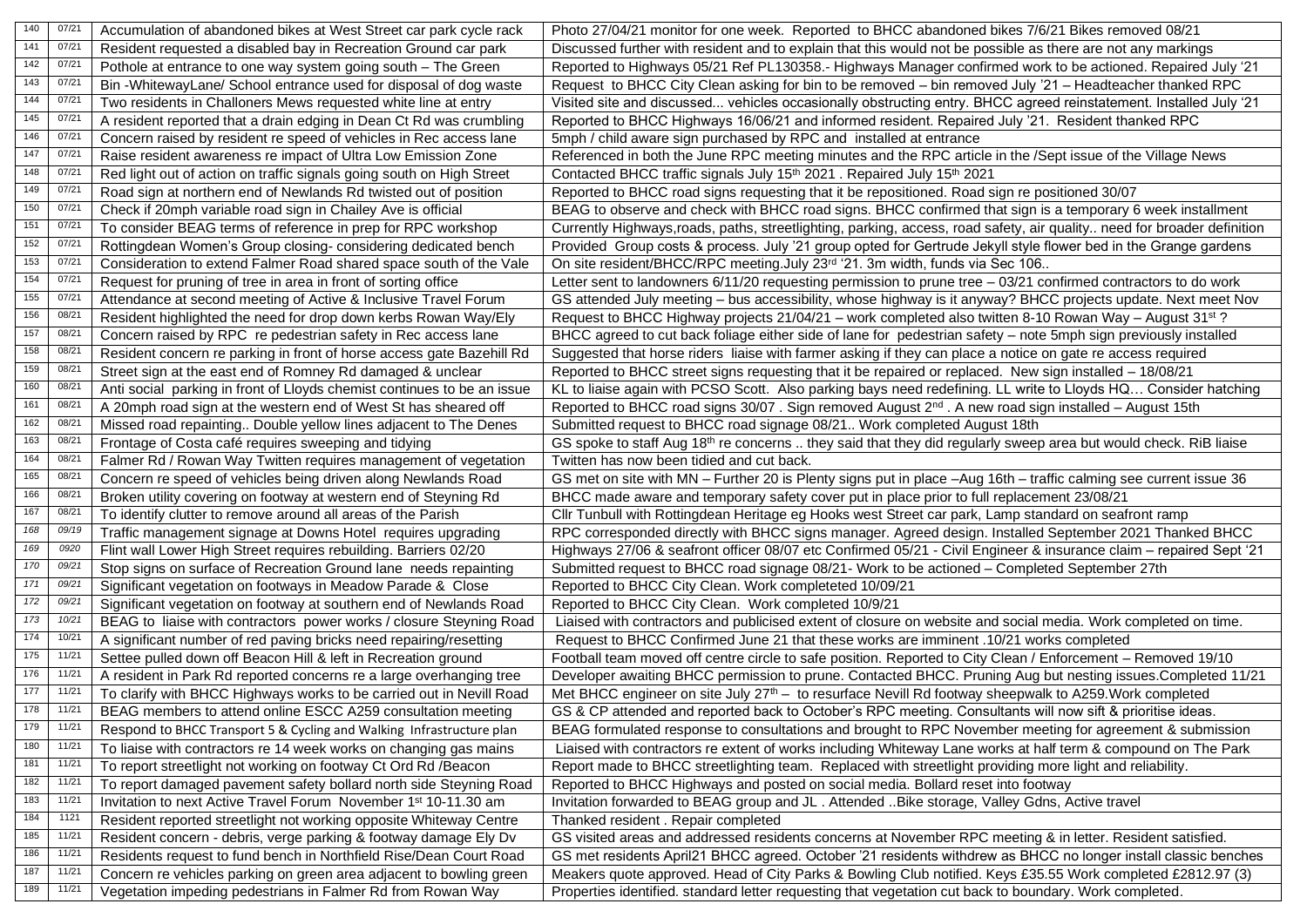| 190              | 09/21  | Vegetation at edge of footway St Aubyns Mead, Marine Drive             | Reported to BHCC City Clean                                                                                                 |
|------------------|--------|------------------------------------------------------------------------|-----------------------------------------------------------------------------------------------------------------------------|
| 191              | 11/21  | Blocked drains in Lustrells Rd causing overflow into Dean Court Road   | Reported to BHCC gravel run off removed and storm drains cleared . Work completed 12/21                                     |
| 192              | 11/21  | Christmas Tree on Village Green - Request Assistance from farmer       | Voipfone sponsored tree £200. similar tree to last year .18feet - Nov 22 <sup>nd</sup> – installed & lights – thanks to all |
| 193              | 11/21  | Rec public toilets. Locks broken & water dispenser out of action       | Reported/ spoke to Healthmatic & BHCC 'Public Toilets' Locks repaired but water dispensers re reported- repaired            |
| 194              | 11/21  | Commemorative plaque on well on Village Green badly damaged            | Contacted family who confirmed replacing plaque and kindly declined RPC's offer of assistance.                              |
| 195              | 11/21  | Resident requested electrical goods bin in long stay car park emptied  | Form completed requesting that bin for waste electrical goods in long stay car park is emptied. Resident informed           |
| 196              | 11/21  | Resident concern that bridleway sign on Falmer Rd is misaligned        | Sign checked and should be pointing down to the Rec Lane which is a bridleway. Sign moved. Resident informed.               |
| 197              | 11/21  | BHCC inviting requests for additional bike hubs & use of current hubs  | Liaised with community group and responded to BHCC saying that current hub is well used by visitors & residents             |
| 198              | 12/21  | Concerns re turning against the one-way system out of The Convent      | Previously noted lack of signage for drivers exiting The Convent. Highways have installed signage opposite.                 |
| 199              | 12/21  | A large tree at The Rotyngs / Falmer Rd came down over the footway     | Reported to Highways with photograph and posted on social media to raise awareness - sawn & removed.                        |
| 200              | 1/22   | Trees overhanging wall onto pavement adjacent Rotyngs/Falmer Rd        | BHCC June '21 -branches overhanging on footpath causing an obstruction to pedestrians. Works completed 12/21                |
| 201              | 1/22   | NHW request to install further vehicle activated signs in Falmer Rd    | CP contacted Sx Police & speedwatch . BEAG (CP) to recommend to full council that no further action to be taken             |
| 202              | 1/22   | Concerns re turning against the one-way system out of Hog Plat         | Noted lack of signage re exiting Hog Plat - request Highways consider. Highways agreed . installed Dec '21                  |
| 203              | 1/22   | Residents request for extra 'The Green' street sign to avoid confusion | Street sign team considered not necessary as already sufficient signage. GS explained decision to residents.                |
| 204              | 1/22   | Cover for electrics on street lamp 1/31 Meadow Close requires fixing   | Contacted BHCC streetlighting requesting urgent repair as a safety issue. Repaired 12/21                                    |
| 205              | 1/22   | Concern re Falmer road surface - Ovingdean Rd to Rottingdean Place     | Highways response - BHCC aware but 3 year programme dependent on budget & City wide priorities                              |
| 206              | 1/22   | Cut down Christmas tree, saw into logs, arrange for BHCC collection    | Tree taken down, cut up and collected by City Clean                                                                         |
| 207              | 1/22   | Lights went out on Christmas tree 30/12                                | Replaced connections at base of tree as had become damp and tripped fuse. RPC agreed purchase of new box.                   |
| 208              | 1/22   | First Responders notified that defibrillator battery needs replacement | Ordered replacement £198 inc VAT - in meantime SECAMB informed that defibrillator out of action. Battery installed          |
| 209              | 1/22   | Parking sign on south side of Steyning Road leaning to one side        | Reported to BHCC road signage as requiring resetting – new post put in place 1/22 Also posted on social media.              |
| 210              | 1/22   | Road makings at entrances to roads off Falmer Road to be refreshed     | This was a requested continuation from previous refreshing work carried out at entrance to Rec. Works completed             |
| 211              | 1/22   | Road sign at the southern end of Newlands Road uprooted                | Reported to BHCC road sign team. Also posted on social media. Road sign reinstated 1/22                                     |
| 212              | 1/22   | Cllr Fox - Rec toilet lights left permanently on and one door locked   | Checked with City Clean. Both cubicles operational. Lighting on timer.                                                      |
| 213              | 1/22   | Consideration to initiate 'Listening Bench' opportunity to meet & chat | BEAG liaised with Community group looking for suitable bench.                                                               |
| 214              | 1/22   | Concerns over the condition of the flint wall Whiteway Lane-/ School   | GS liaised with St Margaret's School who confirmed that they were taking action.                                            |
| $\overline{215}$ | 1/22   | Vehicles parked on road/verge on The Green north of zebra crossing     | Consideration to be given to request double yellow lines be installed north of zebra crossing beyond zig zag lines          |
| 216              | 1/22   | Request at AQMA sign HSt re approaching zebra crossing from south      | Sign installed Jan '22                                                                                                      |
| 217              | 1/22   | Chailey Ave / A259 pedestrian crossing traffic lights faulty - Weekend | Cllr Nixon reported to BHCC by phone and Cllr Sheppard completed on line form. Repaired. 1/22                               |
| 218              | 2/22   | 3 renewed now 20 bollards around the village green need replacing      | 23 bollards replaced plus others sawn £86.40vat & saw £5 each - £2000 Meakers £2138.40 inc VAT Feb 3rd & 4th                |
| 219              | 2/22   | Report of loose paving bricks outside 86 & 102 High Street             | BEAG checked, photographed and reported to Highways Nov '21 -                                                               |
| 220              | 2/22   | Two redundant road work signs lying on the verge in Steyning Road      | To Highways for removal (opposite the Vicarage) Signs removed. Jan'22                                                       |
| 221              | 2/22   | A259 South Coast corridor meeting January 25th 10-12 GS & CP           | The meeting went through a long list of suggested improvements and these were prioritised and added to.                     |
| 222              | 2/22   | Resident reported cones being placed across LHS - quarter deck         | Cones removed / appeared Advice contact parking team. BHCC to remove 31/1 Enforcement no further action                     |
| 223              | 2/22   | To request directional signage at the end of Old Place Mews            | Request sent to BHCC requesting installation of directional signage at end of Old Place Mews. Sign installed Jan'22         |
| 225              | 2/22   | Streetlight outside of Village Hall in Park Road not working           | Reported to BHCC streetlighting team. Repaired                                                                              |
| 226              | 2/22   | 20 is Plenty sign removed from lamp post The Green - due to painting   | New 20 is Plenty sign put in same position on lamp post north of Zebra crossing opposite bowling club                       |
| 227              | 2/22   | Resident concerns re condition of pavement / verge 17 & 28 Ely Drive   | GS visited both sites which are undergoing significant building works. Resident informed that would monitor                 |
| 228              | 2/22   | Trialling charge points in Marine Dv Car Park for blue badge holders   | 2 additional disabled bays to compensate for disabled bay charging points. Georgia McPherson - Shift project                |
| 229              | $2/22$ | Resident raised concerns re dogs toileting close to particular houses  | Installed reminder sign requesting that dog owners do not let this happen at this particular point. Residents thanked.      |
| 230              | 2/22   | Car parking charges to increase.1 hour up from £1.20 to £1.40          | To record in RPC minutes and to include in next RVN article.                                                                |
| 231              | 2/22   | Refuse & Emergency vehicles difficulty accessing St Mag School         | Lane to be cleaned, lines refreshed with double yellow/single yellow. Completed Feb '22                                     |
| 232              | 3/22   | Whiteway Lane outside school - rainwater not flowing into drain        | To clear mud & leaves enabling rainwater to flow more easily into drain. BHCC to action. 12/21. Work completed              |
| 233              | 3/22   | Whiteway Lane/ Chailey Rd junction, rainwater not flowing into drains  | Edging around whole area requires digging back and 5 drains require clearance. Work completed. Feb '22                      |
| 234              | 3/22   | Streetlight 13 on Marine Dv adjacent to West St car park - flickering  | Reported to BHCC Streetlighting team 16/12/21 and re reported Jan '22, re- reported Feb '22 Repaired Feb '22                |
| 235              | 3/22   | Active travel forum - February 9th 10-11.30 GS & JL                    | GS and JL attended - Pavement licencing & enforcement, LCWIP, Rail accessibility                                            |
| 236              | 3/22   | Resident raised questions at Jan RPC re traffic issues in Rottingdean  | GS provided written answer & circulated to all members and Ward Councillor Fishleigh also at Jan RPC meeting.               |
| 237              | 3/22   | Heritage request to move Whiteway Lane grit bin as a security issue    | GS lodged request with Highways basic maintenance to move grit bin to a different location. To review for 2022-23           |
| 238              | 3/22   | Sunken drain cover 1sq metre of tarmac - Outside 12 Newlands Road      | To BHCC for urgent repair - referencing Southern Water - Southern Water carried out repairs. 2/22                           |
| 239              | 3/22   | Large pile of soil & concrete on the verge opposite Rottingdean Place  | Reported to Highways - obstructions Feb 14 <sup>th</sup> - also no safety precautions/barriers. Removed 2/22                |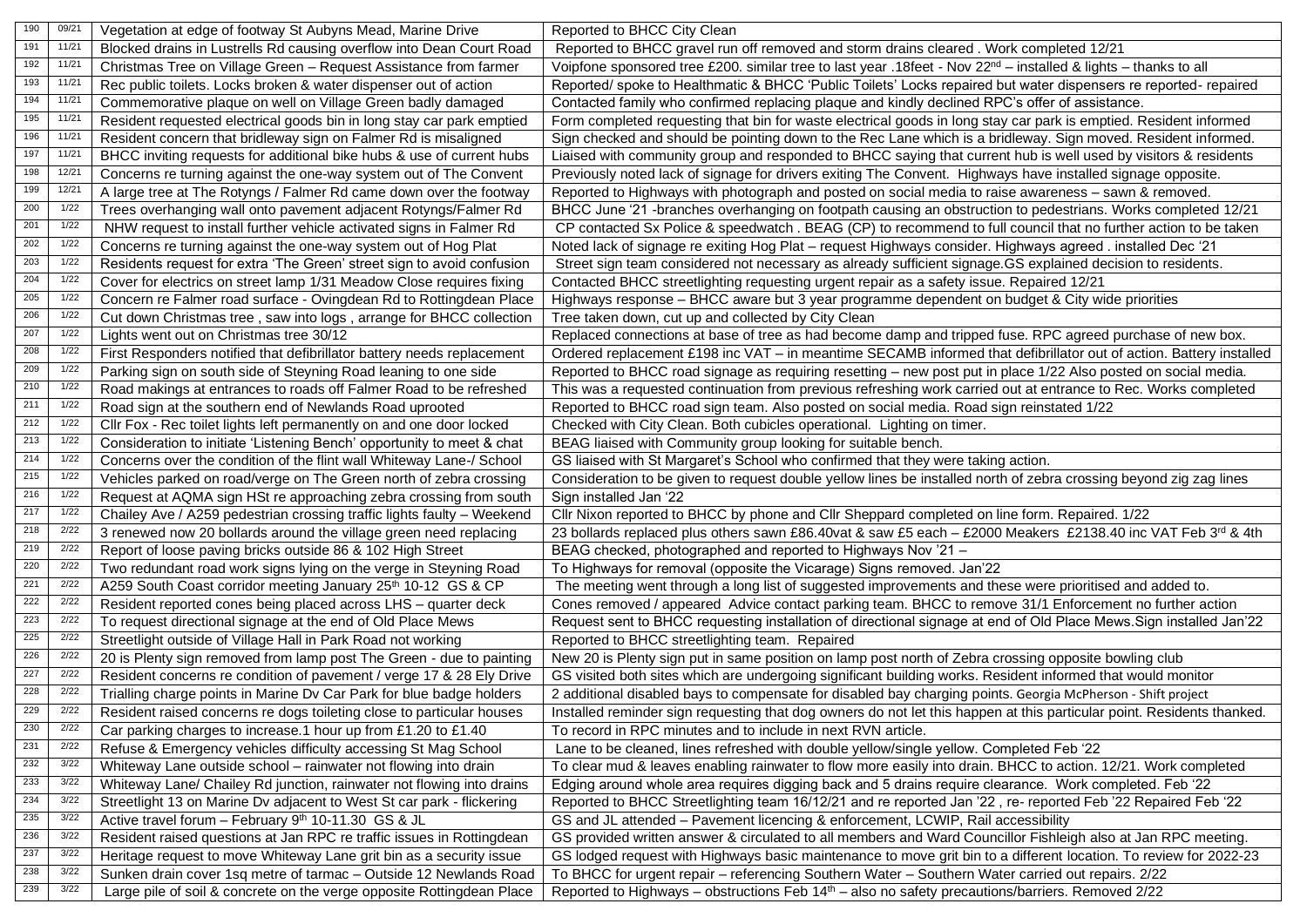| 240 | 3/22 | BEAG submission of annual report                                                      | Submitted 2/22                                                                                                    |
|-----|------|---------------------------------------------------------------------------------------|-------------------------------------------------------------------------------------------------------------------|
| 241 | 3/22 | Verge at lower end of Whiteway Lane badly damaged by vehicle                          | Request submitted to City Parks to put some top soil over affected area.                                          |
| 242 | 3/22 | Work Newlands Rd / St Aubyns entrance 28Feb /13 Mch traffic lights                    | Posted on social media                                                                                            |
| 243 | 4/22 | 3 gateway signs into Rottingdean to consider replacement as faded?                    | Total £1946.35 ACM/Dibond Completed Old boards to be auctioned at Village Fair on August 6th                      |
| 245 | 4/22 | Concern from residents re parking difficulties in the High Street area                | Cllr Poole carried out audit of available parking. BEAG recommended to RPC to not pursue residents scheme.        |
| 246 | 4/22 | In Bloom requested installation of brackets on new lighting columns                   | GS discussed with lighting manager and referred In Bloom to Dan McFarland BHCC streetlighting team                |
| 247 | 4/22 | Cover loose on streetlight number 3 in Gorham Avenue                                  | CP reported to BHCC requesting repair. Works completed                                                            |
| 248 | 4/22 | Resident concerns re vehicles parking at Steyning/Chailey junction                    | Acknowledged and to take to BEAG for discussion and site visit. BEAG advised no further action at present.        |
| 249 | 4/22 | Resident concerns with planter and impact on traffic flow                             | Sent a letter responding to concerns highlighting that the ETO is due for review in October 2022                  |
| 250 | 4/22 | Planter in High Street hit by vehicle.- March 19th- Slightly damaged                  | Reported to BHCC Highways projects team.- acknowledged that they would inspect.                                   |
| 251 | 4/22 | CP noted bridleway sign on Falmer Road pointing to Rec out of place                   | Repositioned                                                                                                      |
| 252 | 4/22 | High Street closure 7pm - 5am April 11 <sup>th</sup> -14 <sup>th</sup> Southern Water | Advance notice posted on social media end of March and repeat April 9th                                           |
| 253 | 4/22 | Concern from residents over car parking at eastern end of Nevill Road                 | Included within remit of general parking concerns. - it appears that informal system in place - no further action |
| 254 | 5/22 | Small round drain cover pavement 23 Falmer. Cracked and hole                          | Reported to BHCC as a hazard requiring prompt attention Feb 2 <sup>nd</sup> . Replaced May 2022                   |
| 255 | 5/22 | RPC aware that a dedicated bench was approved for Kipling Gardens                     | GS liaising with dedicated bench team and resident. Benches installed.                                            |
| 256 | 5/22 | Street sign for 'Lower Park Crescent' broken & illegible                              | Requested replacement. New sign installed April 2022                                                              |
| 257 | 5/22 | Pothole on the Falmer Road going south near variable speed sign                       | Reported - March 9 <sup>th</sup> Repaired April 11th                                                              |
| 258 | 5/22 | Unfinished works in Marine Drive car park                                             | Car park sign dislodged and lying on ground. Reported to traffic control centre BHCC. Reinstated May '22          |
| 259 | 5/22 | Pedestrian railings on Marine Drive badly damaged by lorry. March19                   | Reported to BHCC Highways maintenance team. Railings repaired/replaced.                                           |
| 260 | 5/22 | Road sign in High Street near Margo's Mews - sheared off at base                      | Reported to BHCC- sign moved to edge of footway base covered with sandbag. Permanently removed April 2022         |
| 261 | 5/22 | Metal bollard in High Street near Margo's Mews at an angle                            | Reported to BHCC - possibly related to badly damaged road sign in the same vicinity - Bollard reset April 2022    |
| 262 | 5/22 | Kerb damage - The Green near the entrance to Dean Court Road                          | Reported to Highways Maintenance. Repaired 22/04                                                                  |
| 263 | 5/22 | Resident sent photo St Aubyns HGV driving down Steyning Road                          | Forwarded to RPC St Aubyns working group                                                                          |
| 264 | 5/22 | Notified that defibrillator national data base has been established                   | Liaised with SECAMB & completed registration with the new national data base. GS to share with Parish Clerk       |
| 265 | 5/22 | To decide what to do with 3 old Rottingdean gateway signs                             | Agreed that should be auctioned/sold at Village Fair and proceeds given to Red Cross Ukrainian Charity            |
| 266 | 5/22 | A resident contacted RPC re a dog faeces in the High Street                           | Reassured resident that would monitor and if reoccurred then would post a note on social media and on website     |
|     |      |                                                                                       |                                                                                                                   |
|     |      |                                                                                       |                                                                                                                   |
|     |      |                                                                                       |                                                                                                                   |
|     |      |                                                                                       |                                                                                                                   |
|     |      |                                                                                       |                                                                                                                   |

## FOR CURRENT ISSUES SEE FOLLOWING PAGE